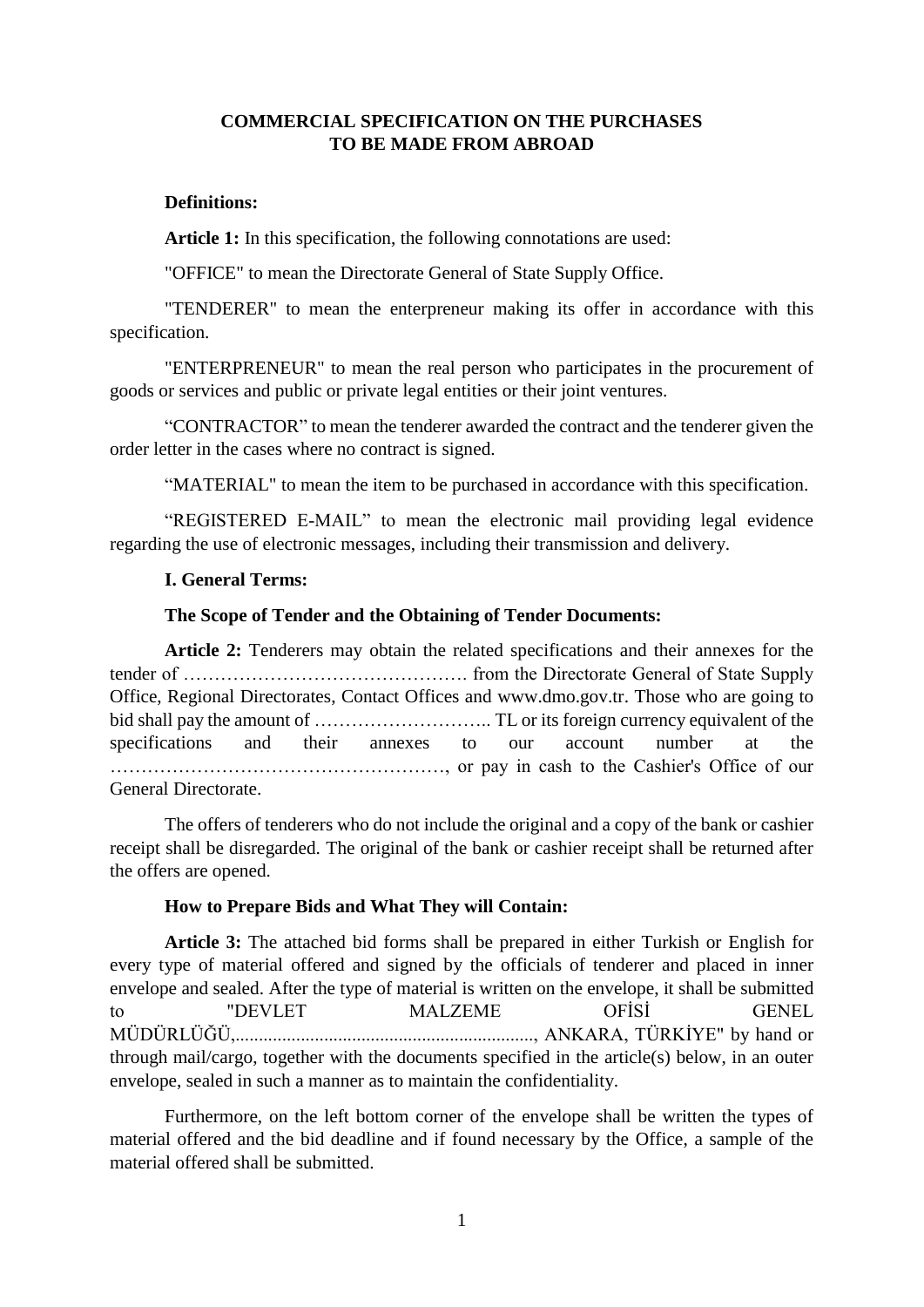**Article 4:** The offers shall clearly indicate:

- a) The unit prices of each material offered, according to the type of delivery.
- b) That each material offered is in conformity with the quality specified in the technical specification attached to this specification.
- c) The name and address of the international survey company recommended. (Office shall be free to accept or decline the suggested survey company).
- d) Total net (kg), gross (kg) weights and shipping measurement to be taken into consideration in shipping.
- e) Should it suffice for the tenderer to sign and send this specification and the attached technical specification and other enclosures, it shall be construed to mean that all the conditions of the Office have been accepted in full. If tenderers propose their own sales conditions, their offers may be rejected based on the commercial specification and special terms.
- f) Harmonized System Code of each material offered should be indicated on the bid form.

## **Article 5:** Together with the offer:

- a) Single copies of this commercial specification and the attached technical specification signed by the officials of the tenderer,
- b) Bid bond prepared in accordance with the provisions of article 10 and in the amount specified in the same article,
- c) Certificate of authority of the representative in Türkiye,
- d) Detailed instruction books, illustrations and catalogues or brochures in sufficient quantities on the material offered, shall be submitted.

 **Article 6:** The packing and surveying expenses shall be borne by the contractor and these expenses shall be included into the unit prices of FOB, CF, CIF, CIP and DAP (any delivery place to be indicated by the Office in tender documents).

# **Validity and Rigidity of Prices:**

**Article 7:** Tenderers shall submit the offer indicating the prices and the total amounts including the expenses in Turkish Lira or foreign currency.

The prices offered shall be fixed and for a period of at least 2 months as of the bid deadline.

Requests for increases in the prices offered shall not be made later by the tenderer, for any reason whatsoever.

## **Bid Deadline; Submitting and Opening of Bids:**

## **Article 8:**

a) Bid deadline is …………………………………………… and the bids shall reach or be submitted to DEVLET MALZEME OFİSİ GENEL MÜDÜRLÜĞÜ…………………………………………………………………… …………………………. ANKARA – TÜRKİYE address until 12:00 on the same date. Bids submitted after this time and delays in postal services shall not be taken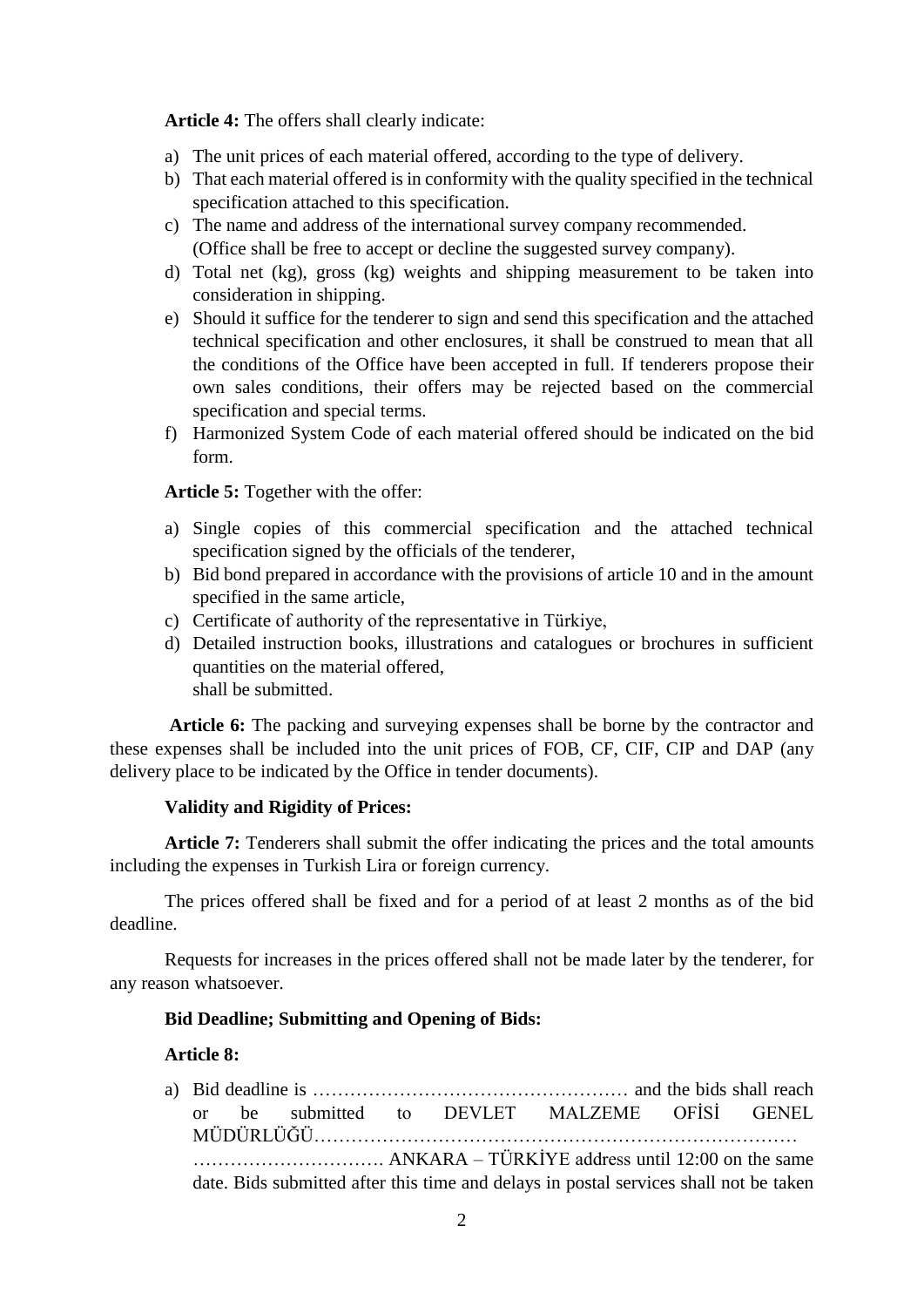into consideration. The bids sent or submitted shall not be revoked or withdrawn for any reason whatsoever.

However, on condition that signed bids and specifications are airmailed within one week as of bid deadline, bids submitted by telex, fax or cable prior to bid deadline may also be taken into consideration.

b) The tenderer reserves the right to bid for the whole of the material subject to purchasing or to bid partially on condition that it is stated in tender documents.

**Article 9:** As long as not indicated otherwise, the bids shall be opened at ………………………………………………………..………………………………………… …………………………………………………… at 14:00 on the bid deadline in the presence of the officials of the tenderer or their authorized representatives who want to attend.

### **Guarantee and Order:**

**Article 10:** Values to be accepted as guarantee are listed below;

- a) Turkish currency currently in circulation,
- b) Letters of guarantee issued by banks and special finance institutions,
- c) Government Debt Securities issued by the Undersecretariat of Treasury and documents issued in place of these securities.

The securities mentioned in paragraph (c) and among the documents drafted instead of these securities, the ones issued by adding interest to the nominal value shall be accepted as guarantee on the sales value corresponding to the principal amount.

Letters of guarantee issued by foreign banks permitted to operate in Turkey under the related legislation and letters of guarantee issued by banks operating in Turkey based on counter-guarantees of banks or similar credit institutions operating outside Turkey shall also be accepted as guarantee.

Guarantees may be exchanged with other forms accepted as guarantee.

Guarantees submitted to the contracting entity (Office) shall under no circumstances be subject to attachment and temporary injunction.

The tenderer submitting the bid shall submit either a bid bond issued in foreign currency for the material offered, with a counter-guarantee and prepared by a bank recognized by the Government of the Republic of Türkiye or an unlimited bid bond in TL prepared by a national bank that can be recognized to the …………………………………………………………… Directorate General of the State Supply Office prior to the date and hour of bid deadline.

If, in accordance with the formalities of the bank, a limit shall absolutely be imposed, the following statement shall be placed in the bid bond.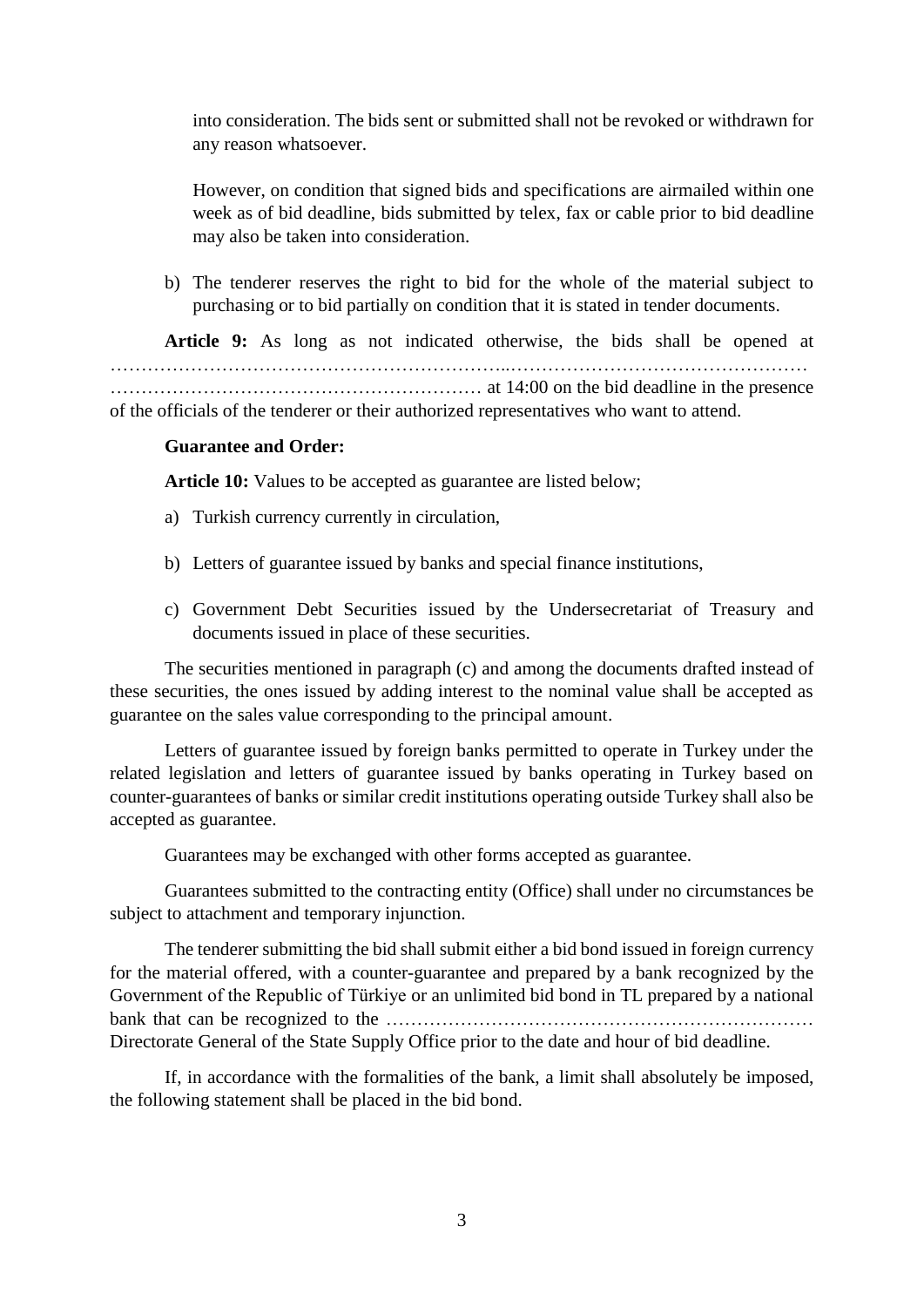"This guarantee is valid until (……………………………….) and our letter shall be renewed automatically on a quarterly basis, without the need to apply for renewal till it is returned to us".

The tenderer awarded the contract, within 15 days as of the receipt of the order letter, shall submit a performance bond at the rate of 6% of the order value and bearing the conditions outlined above, to the Directorate General of State Supply Office. In this case the bid bond of the contractor shall be returned. On condition that the performance bond is not received within the 15 day-period, the Office shall cancel the order and forfeit the bid bond. The performance bond shall be returned upon the expiration of the guarantee period, which is included in the tender, or in other cases, upon checking the material whether it meets the requirements without any deficiency after its clearance from Turkish Customs.

If, for any reason, there is a delay in the receipt of the order letter, the  $10<sup>th</sup>$  day after the order letter leaves the State Supply Office shall be accepted as the notification date.

The letter of credit shall be opened after the performance bond prepared in accordance with the prescribed procedures is submitted to the Office.

In case of an advance payment, the counterguarantee for the letter of credit shall be issued by …………….. bank.

### **Quality Control:**

**Article 11:** Should the Office consider the surveying, which is essential for the approval of the ordered goods, necessary to be made on-the-spot, an inspection team designated by the Office abroad, or a survey company designated within the framework of the agreement with the contractor is charged with the duty of carrying out the surveying.

The contractor shall document the full coherence of the material with its technical specification through the report it takes from the appointed inspection team or the survey company, and submit them to the corresponding bank together with the other documents for the payment to be effected.

The survey company shall be the one proposed in accordance with the Article 4/c, ackonowledged, or announced by the Office.

The contractor shall pay for the surveying carried out by the survey company.

Should the surveying be carried out by a team designated by the Office, Inspection Team expenses shall be covered by the Office.

#### **Shipment of Material:**

**Article 12:** In tenders placed on FOB/FCA/EXW delivery basis, transportation tender will also be made if required.

In orders to be placed on FOB/FCA/EXW delivery basis, all the losses the Office incurs because of the fact that the contractor fails to make the material ordered available for loading on the date previously agreed shall be met by the exporting company. All the losses the Office incurs because of the fact that the transporter fails to make the means of transportation available on the date previously agreed shall be met by the transportation company.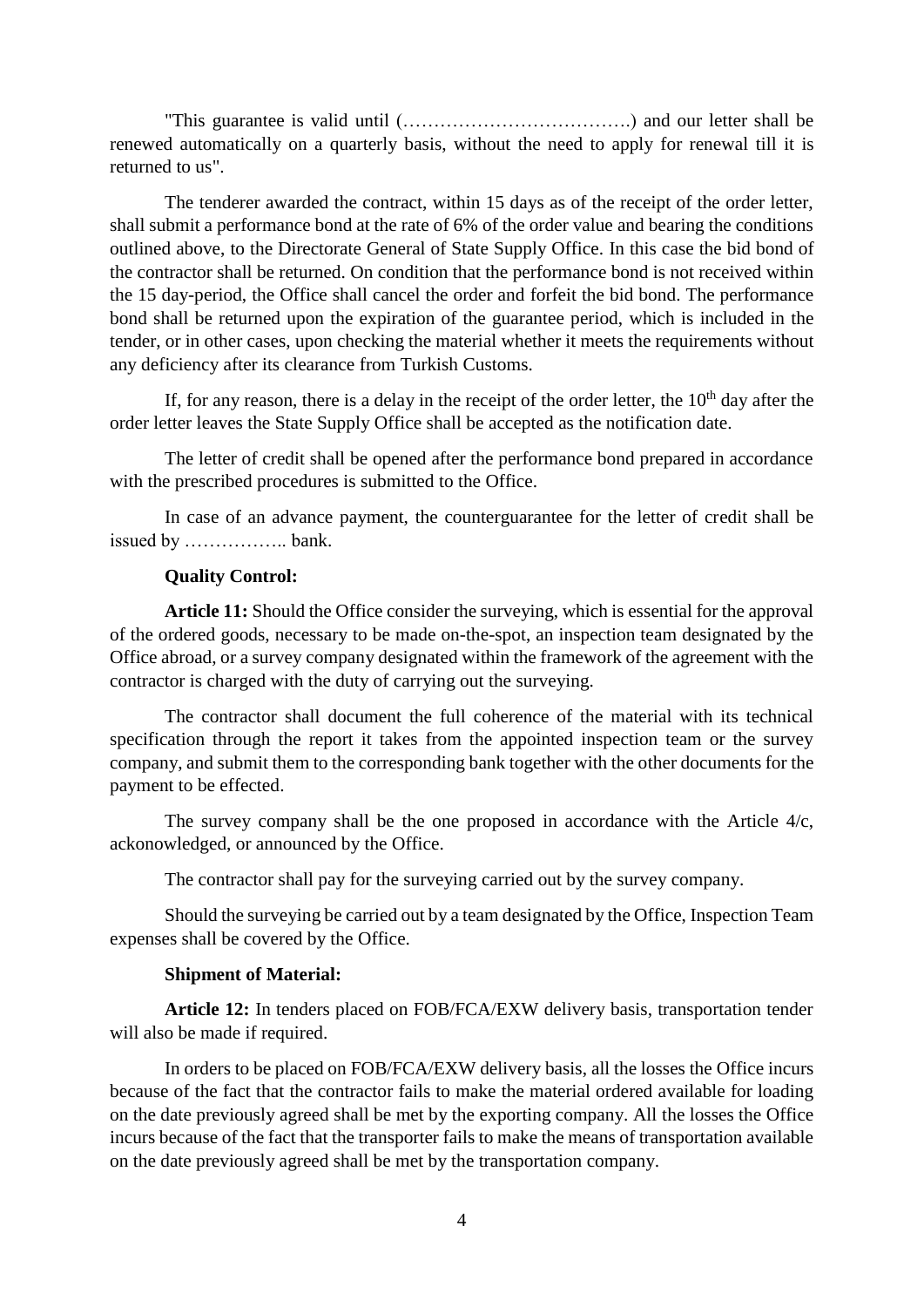**Article 13:** In tenders placed on FOB/FCA/EXW delivery basis, information of the transporting company ascertained by the Office through tender or request for quotation method shall be advised to the contractor before the shipping.

**Article 14:** In the event that the material is transported by trucks, train or airplane, freight payment shall be in TL.

## **Shipping Documents:**

**Article 15:** Five copies of invoice, one of them original, five copies of packing list of contents, two copies of certificate of origin, and in the event that the material is imported from an EU member country, one original and one copy of ATR movement certificate, and in the event that the material is imported from EFTA (European Free Trade Association) member country, a EUR 1 movement certificate, together with the survey report specified in Article 11 shall all be submitted as shipping documents to the corresponding bank to effect payment.

Furthermore, in the event that shipment is made by sea or by air, three original  $+$  three copies of the bill of lading; by rail, two copies of railway bill; by land, two copies of shipper's receipt; by mail, two copies of postal receipt shall be submitted together with the documents mentioned above to the corresponding bank.

The invoice, packing lists, bills of lading, railway bills, shipper's receipt, postal receipt and other receipts and documents if any, shall be addressed to DEVLET MALZEME OFİSİ GENEL MÜDÜRLÜĞÜ, ANKARA – TÜRKİYE.

## **Insurance:**

**Article 16:** Unless indicated otherwise in the order, the insurance shall be made by the Office in Türkiye. Therefore, minimum two business days prior to shipment of the material the contractor shall notify the Office by telex, cable, fax or similar means of the type of material, its CF, FOB and Ex-Works value, number of package, weight, departure date of the means of transportation, its type, its flight number and name or plate number, if any. All loses and damages the Office incurs for the material's not being insured as the above information is not provided on time or not at all shall be borne by the contractor.

# **Payment:**

**Article 17:** Unless otherwise indicated, payment shall be made by an irrevocable and confirmed/unconfirmed letter of credit opened in favor of the contractor and on condition that they are found to be in conformity with the order conditions as a result of the inspection of the material by the survey company or the inspection team, and based on the definitive acceptance report to be prepared to certify their conditions.

No payment whatsoever shall be made to the contractor prior to the definitive acceptance (except for advance payments).

Correspondent bank charges shall be borne by the contractor.

# **Delivery Period and Shipment:**

**Article 18:** The delivery of the material under this contract shall be completed within ……………………………………………………………… day(s)/month(s) at the latest and the firm delivery period proposed by the contractor shall also be stated in the bid form. This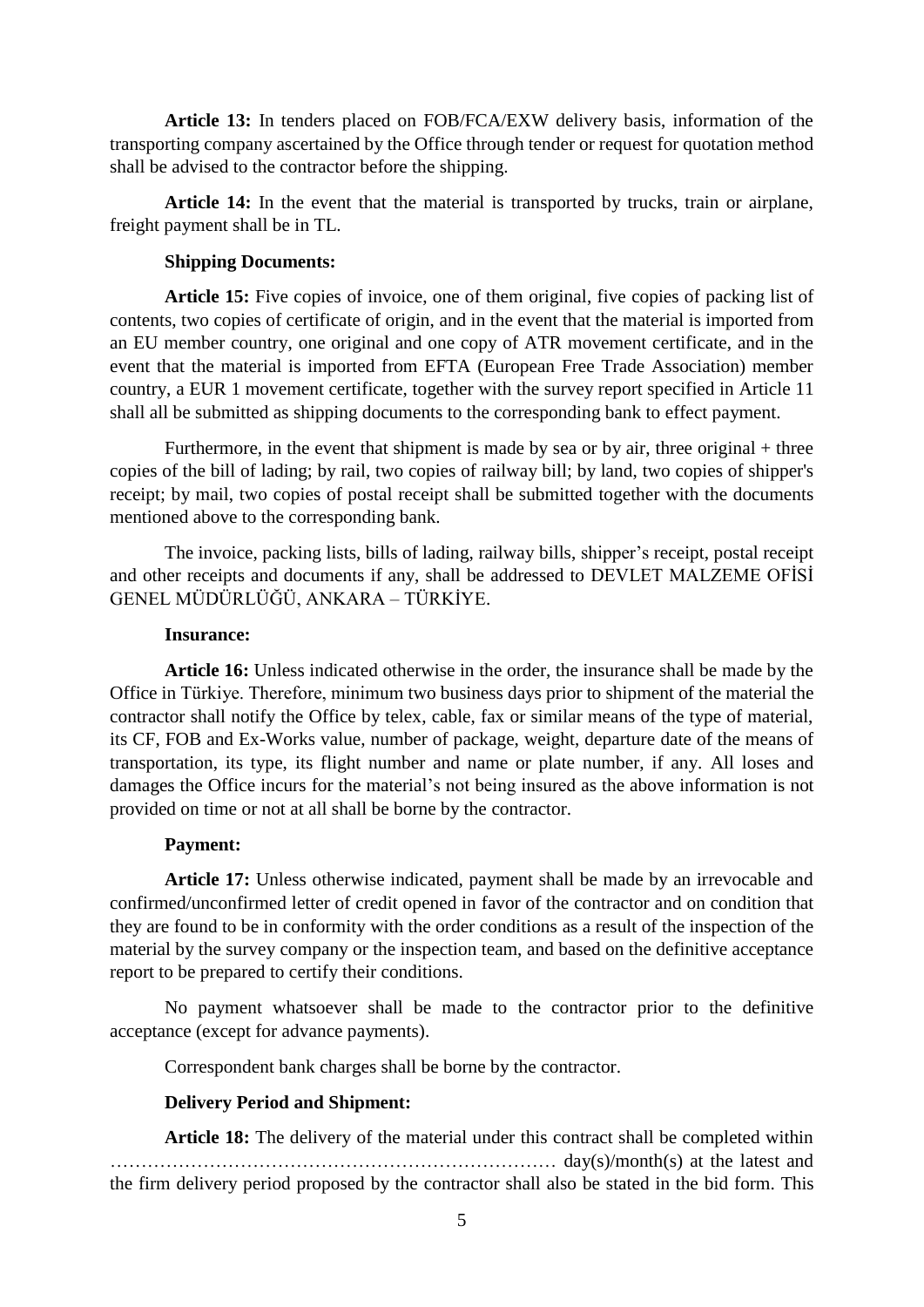period starts on the date when the letter of credit has been notified to the corresponding bank. In equal conditions of the offers, shorter delivery period might be a reason for preference by the Office.

## **Force Majeures and Granting of Time Extension:**

**Article 19:** Time extension may be granted for the occurrence of events such as declaration of war, embargo, fire, strike, lock-out, earthquake, flood, landslide and other force majeures acceptable by the Office, which affect the performance of work and cause delays. The contractor shall notify the Office within one week as of the occurrence of such an incident and shall prove this with a document of force majeure obtained from the local authorities and legalized by the Turkish Consulate.

However, in order to grant a time extension with reference to any force majeure, when the mentioned situation disappears, documents certifying force majeures, issued by the competent authorities and legalized by the Turkish Consulate must be submitted to the Office within 20 days at the latest.

## **Delays and Termination:**

**Article 20:** In the event that the material ordered is not delivered within the specified period without the occurrence of a force majeure, and if it is deemed necessary to extend the validity of the letter of credit, a delay penalty shall be charged in accordance with the terms of Article 18 on condition that all the extension costs shall be borne by the contractor.

a) A delay penalty at the rate of 0,2% (two per mill) of price of goods which have been delayed in delivery will be charged and this penalty will be not less than US \$100 and not more than US \$1,000 for each day in delayed periods up to and including the  $15<sup>th</sup>$  day.

b) A delay penalty at the rate of 0,3% (three per mill) of price of goods which have been delayed in delivery will be charged and this penalty will be not less than US \$150 and not more than US \$1,500 for each day including the first 15 days in delayed periods up to and including the  $30<sup>th</sup>$  day.

c) A delay penalty at the rate of 0,4% (four per mill) of price of goods which have been delayed in delivery will be charged and this penalty will be not less than US \$200 and not more than US \$2,000 for each day including the first 30 days in delayed periods for more than 30 days.

However, the delay penalty will never exceed the cost of goods which have been delayed in delivery.

In the event that the order has been placed under a unit of currency other than US \$, the cross rate of exchange valid at the Central Bank of Türkiye on the last day of delay shall apply for the determination of the delay penalty. In this case, the delay penalty accrued may be deducted either from the contractor's progress payment in accordance with our instructions in the Letter of Credit, or be collected from the performance bond.

In the event that the contractor fails to comply with the contract provisions in part or in whole, or to fulfill its contractual obligations after the conclusion of the contract, the Office shall be authorized to cancel the contract by notifying the contractor accordingly, without further need to obtain any judgement. In case of such cancellation, the performance bond of the contractor shall be forfeited and the contractor shall be advised in writing accordingly. In the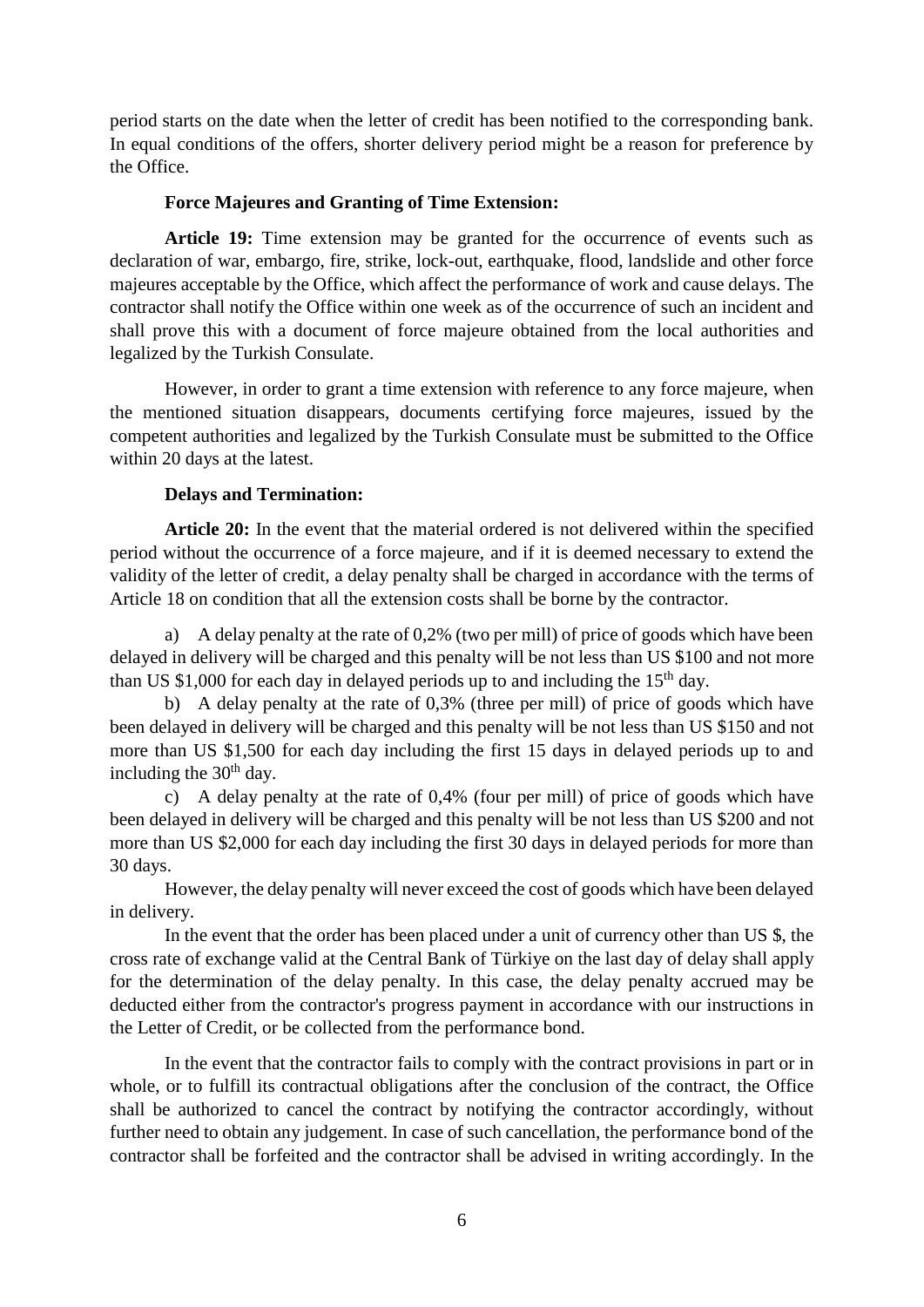event of cancellation, the amount corresponding to 10% of the portion of the contract remaining non-performed shall be collected as penalty.

However, another invitation for bids on behalf and account of the contractor shall not be opened.

The forfeited bond shall not be deducted from the penalty charge.

In such cases, the debts and receivables of the contractor shall be liquidated and the contractor may not be allowed to take part in the Office's invitation for bids for a period of up to one year.

## **Responsibility of Contractors:**

**Article 21:** With regard to the goods and services to be delivered in accordance with the contracts which contractors have concluded with the Office, contractors shall be responsible for fulfilling the provisions of the Law on Consumer Protection, supplements and amendments to this law, and regulations and circulars either published or to be published on this subject.

As the seller, the Office may ask for the following from the contractor according to buyer requests:

- a) Changing the goods,
- b) Repairing the goods free of charge,
- c) Returning the price of the goods, and
- d) Deducting the loss in value from the price.

The contractor is to fulfill this request within (15) days at the latest following the date of request.

Otherwise, the Office itself shall fulfill/meet buyer requests without requiring any court order and notice whatsoever. Consequently, all kinds of damages and expenses the Office incurs, and fines paid by the Office if it becomes liable according to penal provisions of the Law on Consumer Protection, shall be covered from the receivables of the contractor by the Office. The receivables of the contractor shall be blocked until the debt is paid in full. If there is an outstanding debt remaining, it shall be collected from the contractor by court order after the respective request.

## **Inscription:**

**Article 22:** If required, the letters "D.M.O." shall be inscribed on the appropriate places of the materials as specified in technical specification.

## **Other Terms:**

**Article 23:** The address which is advised by the tenderer/contractor shall be accepted as their legal residence and any kind of communication sent by the Office to this address shall be considered as sent to the tenderer's/contractor's themselves on the same date.

Any kind of notification (for order etc.) which will be sent by the Office to the registered e-mail address/fax number written on the letterhead, bid form or any kind of document of the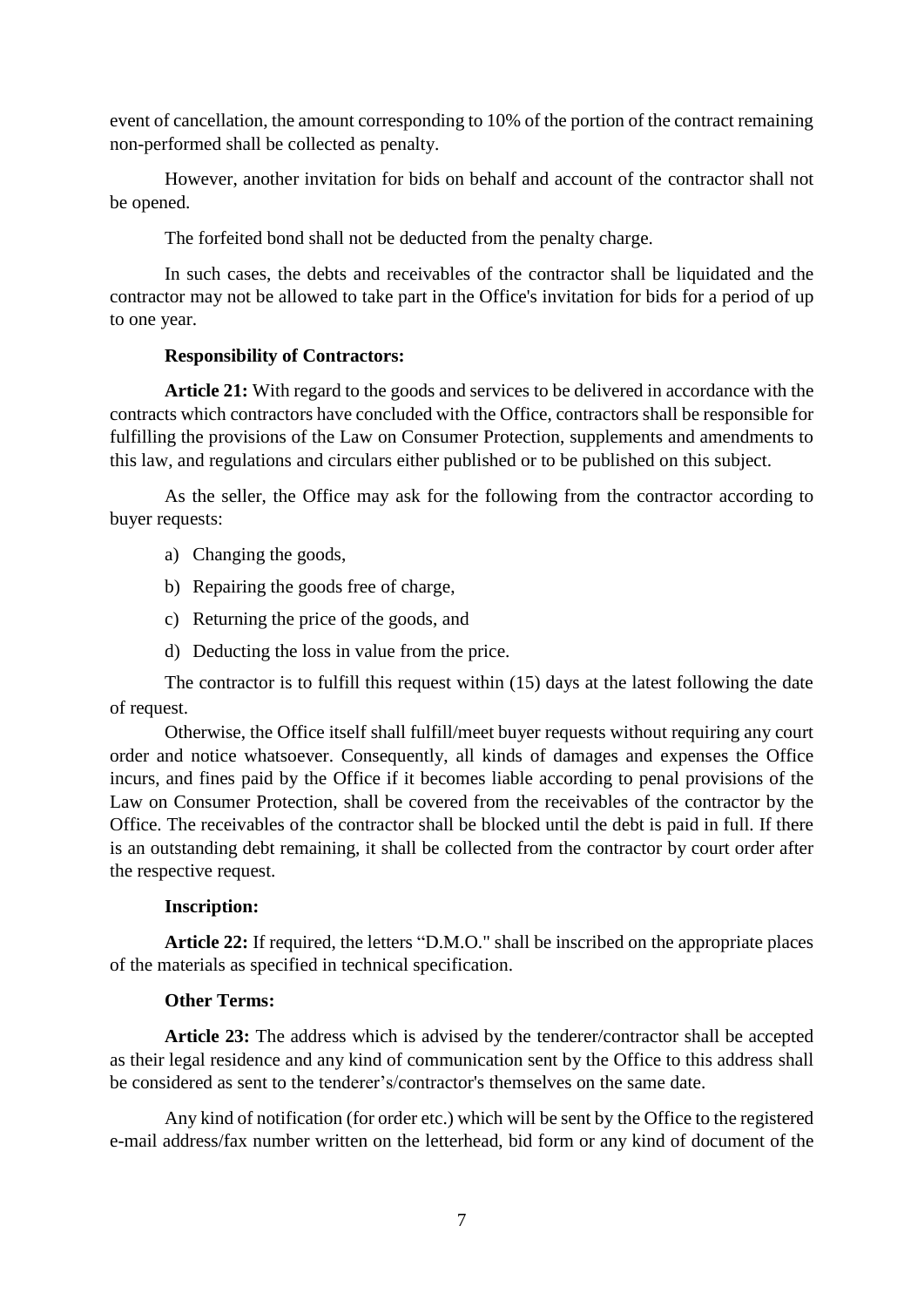tenderer or contractor submitted to the Office, shall also be considered as sent to the tenderer's/contractor's themselves.

In the event that there is any controversy put in trials, the records received by the communication devices of the Office shall be based on. These records shall have the force of evidential contract in the Article 193 of the Code of Civil Procedure.

**Article 24:** In the event that there are conflicts between the provisions of this commercial specification, the attached technical specification based on the purchase and the letter of order to be prepared based on the said specifications, the provisions in favor of the Office shall apply.

**Article 25:** All disputes in respect to the purchase of material under this specification shall be resolved in accordance with the laws of the Republic of Türkiye in Ankara Courts.

**Article 26:** All correspondences with the contractor, other than offers shall be addressed to "DEVLET MALZEME OFİSİ GENEL MÜDÜRLÜĞÜ,....………. Satınalma Daire Başkanlığı ANKARA - TÜRKİYE".

**Article 27:** The Office shall have no liability to the tenderer due to its invitation for bids. The Office reserves the right to partially tender or to tender as a whole the materials offered, or to award the tender to whomever it may please or to withdraw the order.

## **Ineligibility:**

**Article 28:** Persons specified below can under no circumstances take part in tenders, either directly or indirectly or as sub-contractors, whether in their own name or in the name of others;

- a) Persons for whom participation in tenders is temporarily or permanently prohibited by administrations or through a decree of court according to the provisions of Public Procurement Law no. 4734 and other regulations,
- b) Persons convicted of crimes in the scope of the Antiterrorism Law dtd. 12.04.1991, no. 3713 or of organized crimes or crimes of bribery to public officials either in their own countries or in a foreign country,
- c) Those who have been found guilty of fraudulent bankruptcy by the relevant authorities,
- d) The contracting officers of the Office and persons assigned to boards having the same authority,
- e) Those who are assigned to prepare, execute, finalize and approve all procurement proceedings of the Office relating to the subject of the tender,
- f) Spouses, blood relatives up to the third degree, relatives of kinship by marriage up to the second degree, as well as adopted children and adoptive parents of the persons mentioned in paragraphs (d) and (e),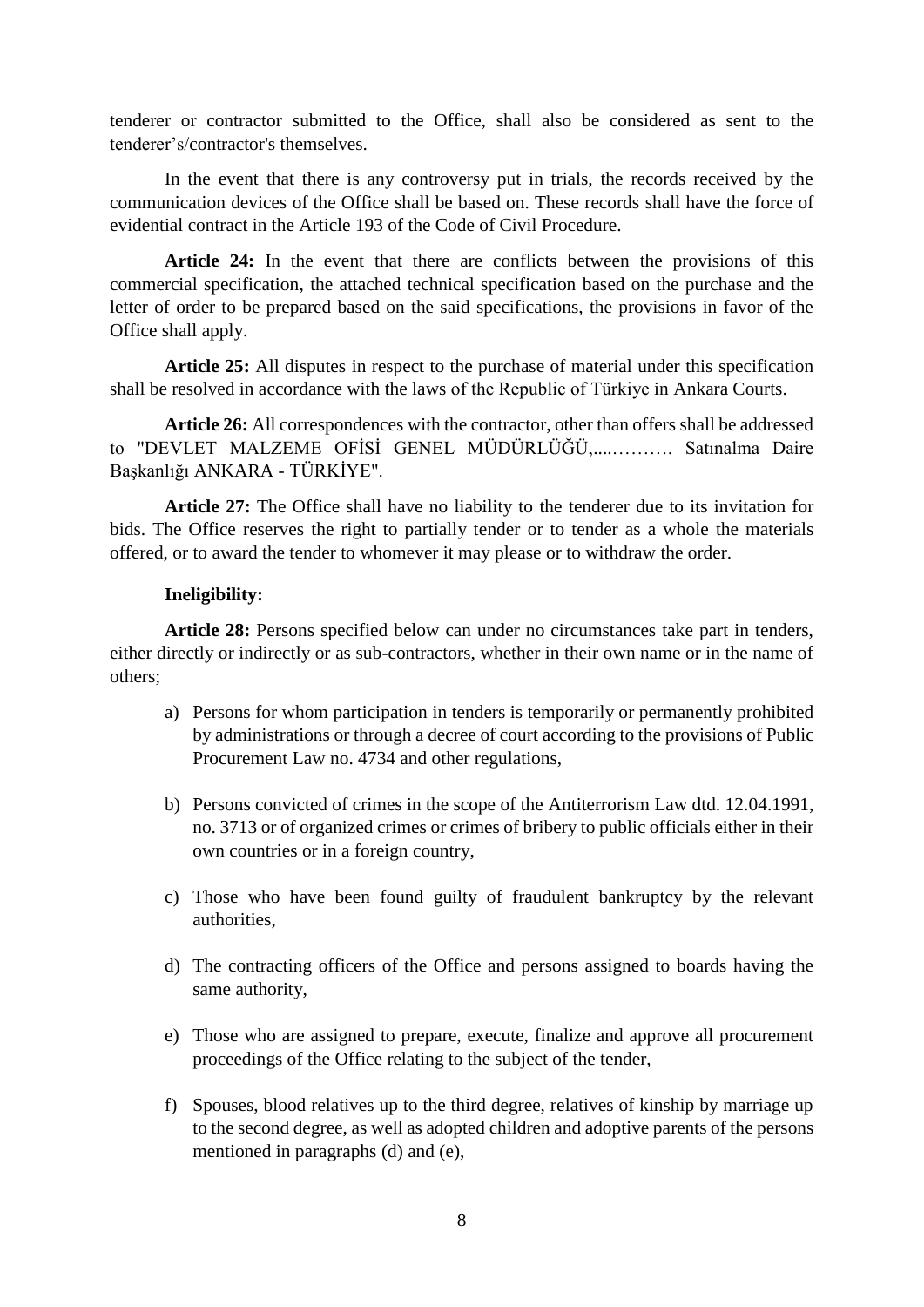- g) The partners and companies of the persons mentioned in paragraphs (d), (e) and (f) (except for joint stock corporations of which these persons are not in the board of directors or which these persons do not own more than 10% of the capital),
- h) Real or legal persons involved in terrorist organizations or declared to be having an affair with these organizations by the Directorate General of Security and those with foreign connections declared to be in this scope by the Undersecretariat of the National Intelligence Organization.

Contractors (companies) providing consultancy services for the subject matter of the procurement cannot participate in the procurement of such work. Similarly, contractors of the subject matter of the procurement cannot participate in procurements held for the consultancy services of such work. These prohibitions are also applicable for their companies with which they have a partnership and management relation and for the companies where more than half of the capital is owned by above-mentioned companies.

Organizations like foundations, associations, unions, funds included within the body of the Office or related with the Office, whatever their purpose of establishment are and the companies which are the partners of such entities cannot participate in the tenders.

Moreover, it is compulsory to comply with the provisions of the ["Law Concerning](http://tureng.com/tr/turkce-ingilizce/law%20concerning%20prohibited%20activities%20of%20former%20public%20servants)  [Prohibited Activities of Former Public Servants"](http://tureng.com/tr/turkce-ingilizce/law%20concerning%20prohibited%20activities%20of%20former%20public%20servants) dtd. 02.10.1981, no. 2531.

Tenderers (companies) who take part in the tender in spite of these restrictions shall be excluded from the tender and their preliminary guarantee shall be seized as income. Furthermore, in the case that the tender is awarded to one of these tenderers due to the fact that it is not detected at the stage of evaluation of the bids, their guarantee shall be seized and the tender shall be cancelled.

# **Prohibited Acts and Conduct:**

**Article 29:** The following acts and conduct are prohibited in tender proceedings:

- a) To conduct or attempt to conduct procurement fraud by means of fraudulent and corrupt acts, promises, threats, undue influence, undue interest, agreement, corruption, bribery or other actions.
- b) To cause confusion among tenderers (companies), to prevent participation, to offer agreement to tenderers (companies) or to encourage them to accept such offers, to undertake activities which may influence competition or the tender decision.
- c) To issue or use fake documents or securities or to attempt to do so.
- d) Except for being able to submit alternative offers, submission of more than one offer by a tenderer (company) on his own account or on behalf of others, directly or indirectly, in person or by proxy.
- e) Participating in the tender although it is stated in Article 28 of this specification that they cannot.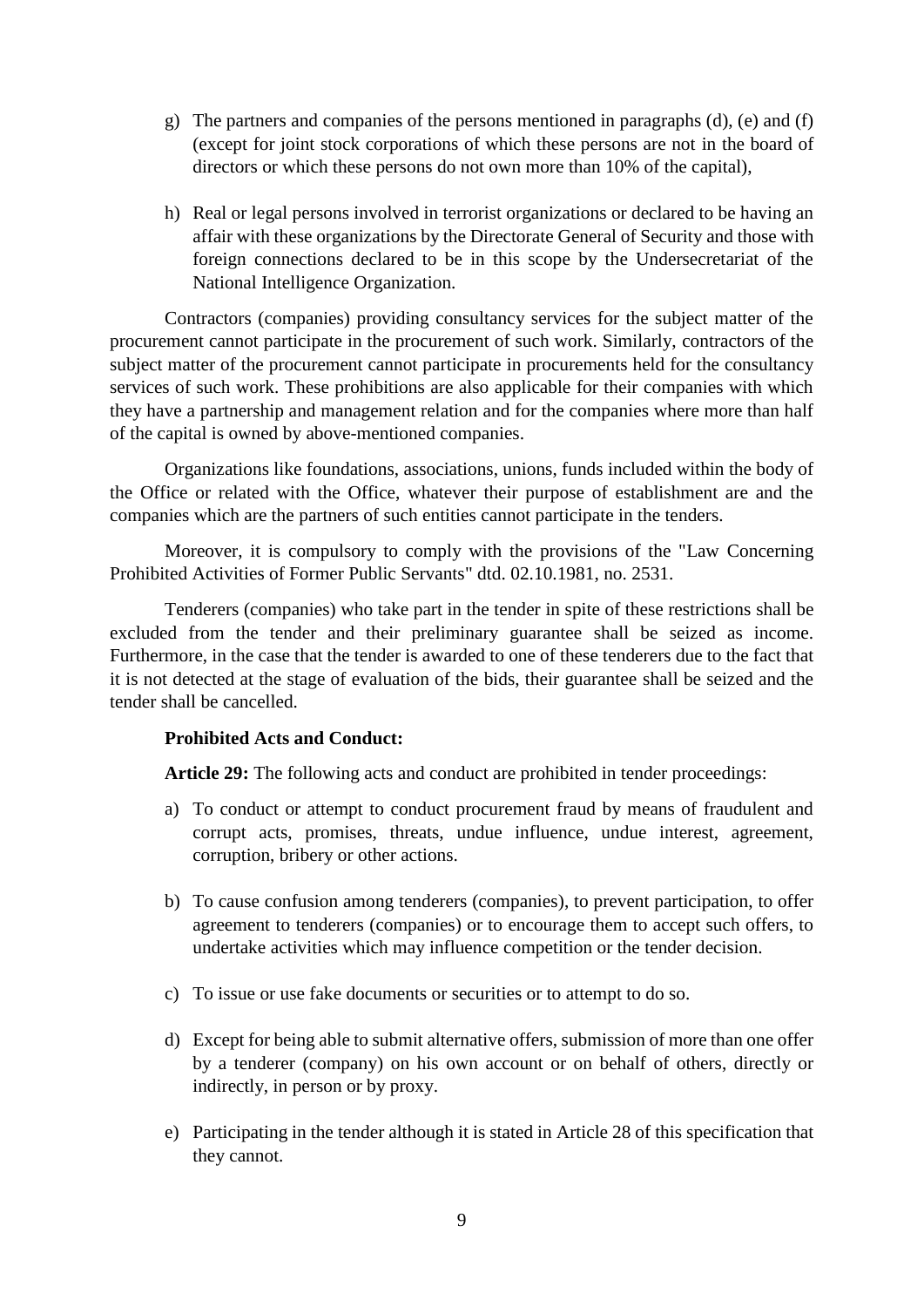The provisions stipulated in the articles 30, 31 and 32 of this specification shall apply to those who have carried out these prohibited acts and conduct.

## **Prohibition from Participation to Tenders:**

**Article 30:** Those who are established to be involved in acts and conduct set forth in Article 29 depending on the type of the prohibited act or conduct, for at least one year and up to two years and those who, except for force majeures, do not conclude a contract in accordance with the procedures although they are awarded the tender, for at least six months and up to one year, shall be prohibited from participation to any tender carried out by public institutions and entities including those which are exempted by the Article 2 and the Article 3 of Public Procurement Law.

The prohibition decisions shall be made by the ministry carrying out the tender proceedings or the related or relevant ministry and by the contracting officers for the institutions which are not regarded as the related or relevant institution of any ministry and also by the Ministry of Interior for special provincial administrations and municipalities and their unions, enterprises and businesses.

The prohibition decision shall apply in accordance with the provisions of paragraph 1., to all of the partners on condition that the legal entity subject to a prohibition decision is a sole proprietorship, and to partners that are real or legal persons who own more than half of the capital on condition that it is a stock corporation. According to whether those who are subject to prohibition decisions are real persons or legal entities; the prohibition decision shall apply likewise on condition that they are also partner to a separate sole proprietorship, to this sole proprietorship, and on condition that they are partner to the stock corporation provided that they own more than half of the capital, to this stock corporation.

Those who are established to be involved in these acts and conduct during or after the tender proceedings shall not be allowed by the Office to participate in the current tender as well the subsequent tenders to be carried out by the Office until the effective date of the prohibition decision.

The prohibition decisions shall be made within at most forty five days following the establishment of acts or conduct requiring prohibition. The prohibition decision made shall be sent for publication in the Official Gazette within at most fifteen days, and shall become effective on the date of its publication. These decisions shall be monitored by the Public Procurement Authority and those who are prohibited from participation to public tenders shall be recorded.

In the event that the Office encounters a situation that requires prohibition from participating in tenders, it shall be responsible for notifying this to the relevant or related ministry so that what is required is done.

## **Penal Liability of Tenderers:**

**Article 31:** Even if it is established after the completion and acceptance of the contract, against the real or legal persons involved in acts or conduct that are specified in Article 29, constituting a crime under the Turkish Criminal Code, and their partners or proxies relating to the work in question, a criminal complaint is filed so that a criminal investigation is made by a public prosecution office in accordance with the provisions of the Turkish Criminal Code.